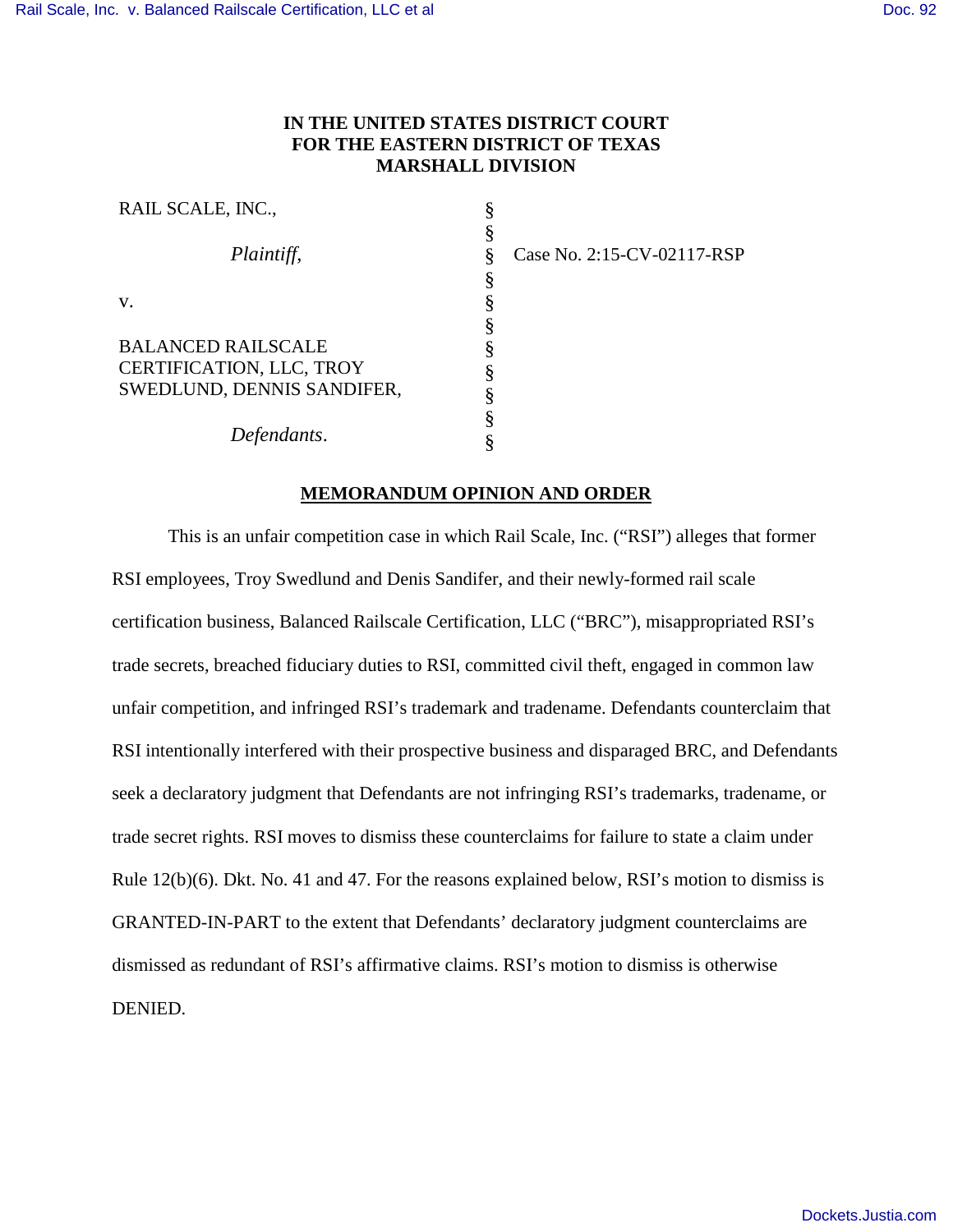## **DISCUSSION**

A complaint should be dismissed if it "fail[s] to state a claim upon which relief can be granted." Fed. R. Civ. P. 12(b)(6). When considering a motion to dismiss under Rule 12(b)(6), a court "accept[s] all well-pleaded facts as true, and view [s] those facts in the light most favorable to the plaintiff." *Bustos v. Martini Club, Inc.*, 599 F.3d 458, 461 (5th Cir. 2010). The court must then decide whether those facts state a plausible claim for relief. *Bowlby v. City of Aberdeen, Miss.*, 681 F.3d 215, 217 (5th Cir. 2012). "A claim is plausible if 'the plaintiff pleads factual content that allows the court to draw the reasonable inference that the defendant is liable for the misconduct alleged. The plausibility standard is not akin to a 'probability requirement,' but it asks for more than a sheer possibility that a defendant has acted unlawfully." *United States v. Bollinger Shipyards, Inc.*, 775 F.3d 255, 260 (5th Cir. 2014) (citing *Ashcroft v. Iqbal*, 556 U.S. 662, 678 (2009)). Instead, the standard "simply calls for enough facts to raise a reasonable expectation that discovery will reveal evidence of [the claim]." *Bell Atl. Corp. v. Twombly*, 550 U.S. 544, 545 (2007). "The factual allegations in the complaint need only 'be enough to raise a right to relief above the speculative level, on the assumption that all the allegations in the complaint are true (even if doubtful in fact).'" *Wooten v. McDonald Transit Assocs., Inc.*, 788 F.3d 490, 498 (5th Cir. 2015) (quoting *Twombly*, 550 U.S. at 555)).

The plausibility standard "does not give district courts license to look behind [a complaint's] allegations and independently assess the likelihood that the plaintiff will be able to prove them at trial." *Harold H. Huggins Realty, Inc. v. FNC, Inc.*, 634 F.3d 787, 803 n.44 (5th Cir. 2011)). Under Rule 8(a)(2) of the Federal Rules of Civil Procedure, a plaintiff is generally required to provide "only a plausible 'short and plain' statement of the plaintiff's claim, not an exposition of [the plaintiff's] legal argument." *Skinner*, 562 U.S. at 530. The "short and plain"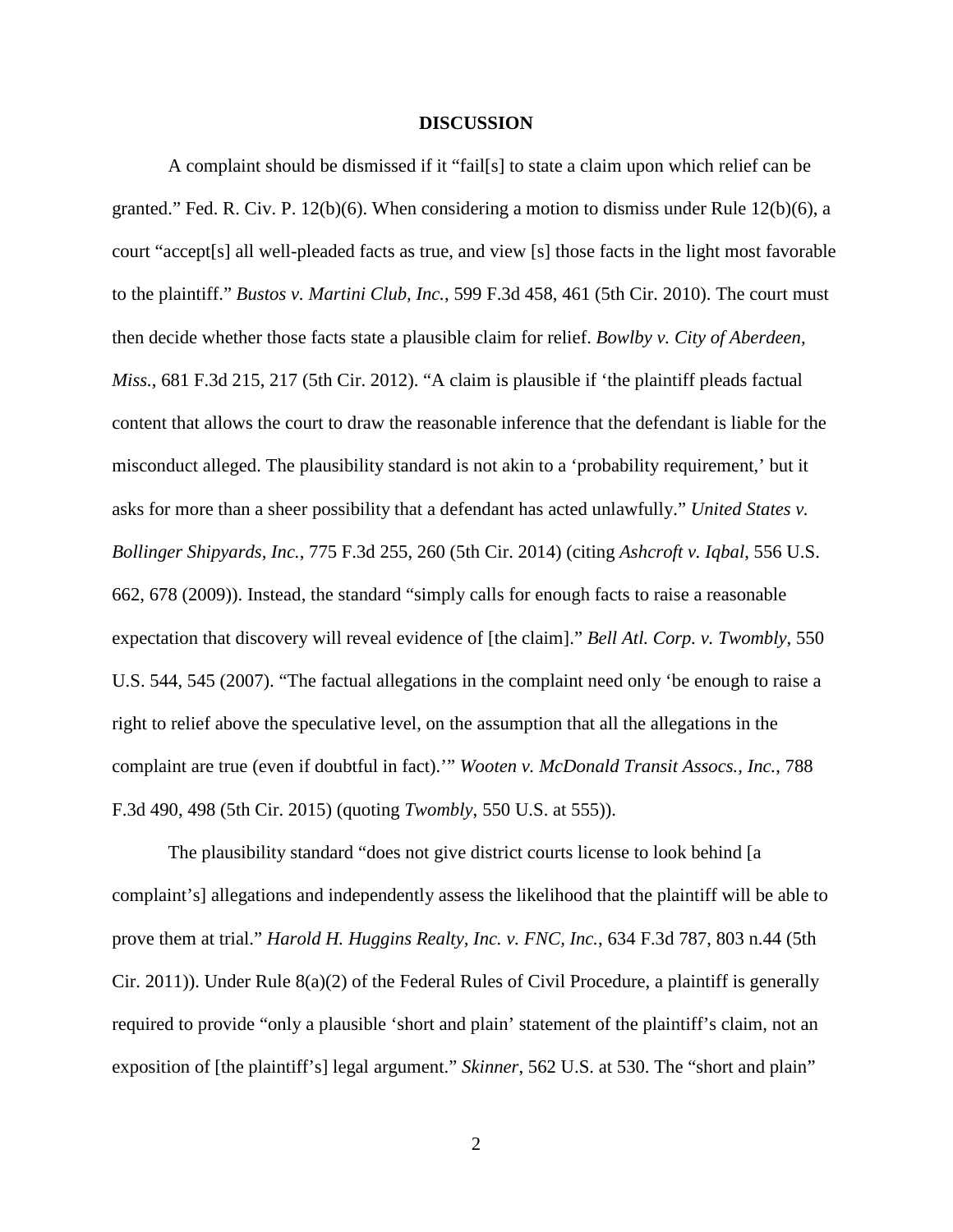statement does not "countenance dismissal of a complaint for imperfect statement of the legal theory supporting the claim asserted." *Johnson v. City of Shelby, Miss.*, 135 S. Ct. 346, 346 (2014).

# **A. Declaratory Judgment Counterclaims**

Courts in the Fifth Circuit regularly reject declaratory judgment claims seeking the resolution of issues that will be resolved as part of the plaintiff's affirmative claims. *Am. Equip. Co. v. Turner Bros. Crane & Rigging, LLC*, No. 4:13-CV-2011, 2014 WL 3543720, at \*4 (S.D. Tex. July 14, 2014) (collecting cases). RSI argues that Defendants' declaratory judgment counterclaims should be dismissed because they are mirror images of RSI's trademark, tradename, and trade secret claims. Dkt. No. 41 at 2-4. The Court agrees.

Defendants' declaratory judgment counterclaim concerning RSI's allegations of trademark and tradename infringement is a mirror-image of RSI's claim. RSI alleges that Defendants are infringing its "Rail Scale" mark and name. Dkt. No. 11 ¶ 88. Defendants' counterclaim seeks a declaratory judgment that "RSI has no enforceable rights with regard to the term 'RAIL SCALE," and that "none of the Defendants is infringing any protectable or enforceable trademark or trade name rights *as to that term*." Dkt. No. 43 ¶ 158 (emphasis added).

The same is true of Defendants' declaratory judgment claim regarding RSI's trade secrets. RSI's amended complaint alleges that "Defendants, by virtue of their prior employment with RSI, possess RSI's Confidential Trade Secrets, including but not limited to RSI's marketing and pricing strategies, customer lists, and proprietary methods for railroad scale certification." Dkt. No. 11 ¶ 52. Defendants' counterclaim seeks a declaratory judgment that "RSI has no enforceable trade secrets in any of the *information it has claimed*," and that "none of the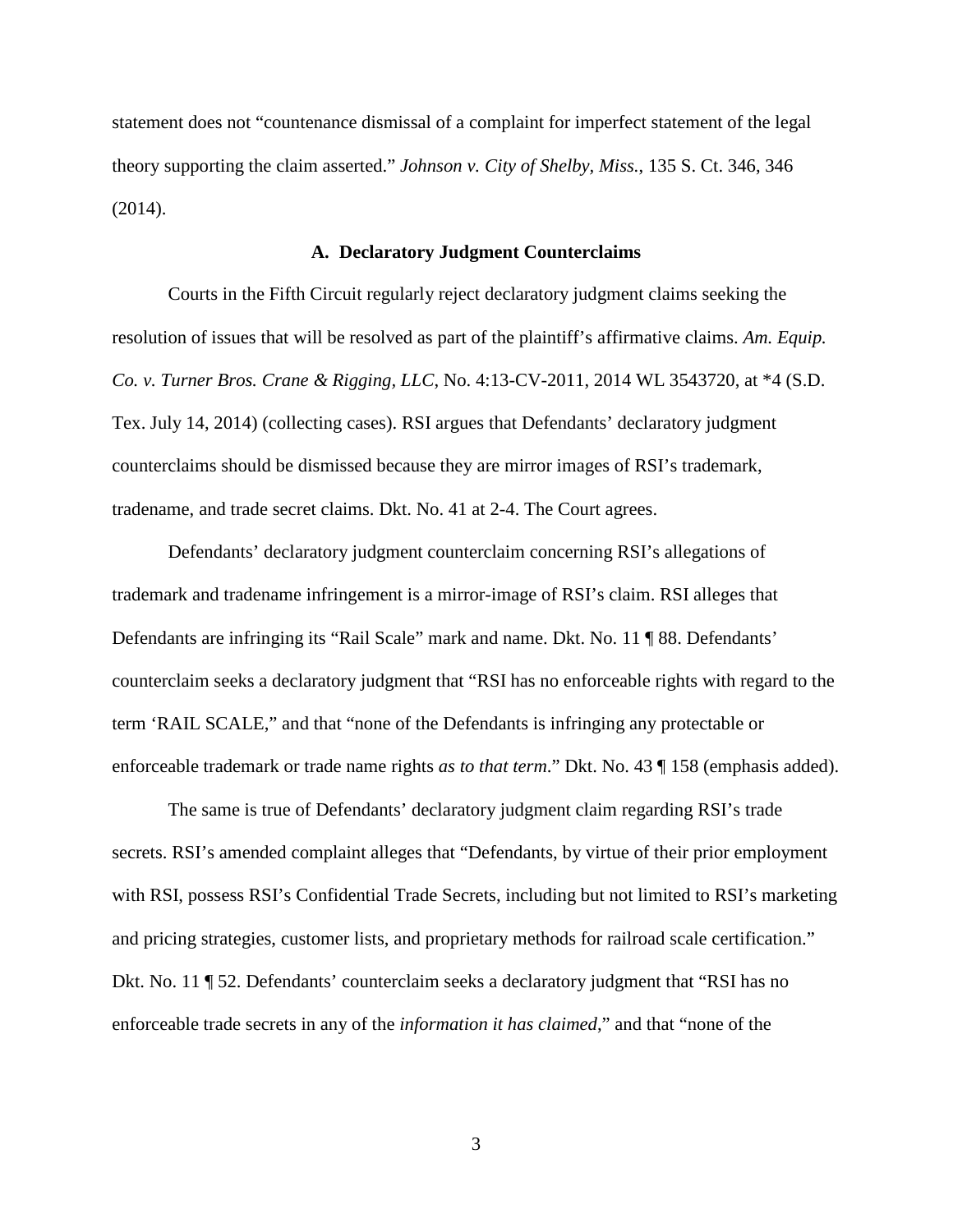Defendants has or could [have] misappropriated any of *those purported trade secrets*." Dkt. No. 43 ¶ 163 (emphasis added).

Defendants contend that their counterclaims should not be dismissed because the counterclaims seek a declaratory judgment that Defendants are not infringing *any* of RSI's trademark, trade name, or trade secret rights. Dkt. No. 44 at 2. But Defendants' counterclaims are not worded that broadly. Accordingly, Counts I and II of Defendants' Second Amended Counterclaim, Dkt. No. 43 ¶¶ 154-64, are DISMISSED. Defendants' liability for trademark and tradename infringement and trade secret misappropriation will be resolved as part of RSI's claims. A declaratory judgment from the Court is unnecessary. *See Wilton v. Seven Falls Co.*, 515 U.S. 277, 287 (1995) (Courts have "broad discretion to grant or decline to grant declaratory judgment."); *Am. Equip.*, 2014 WL 3543720, at \*3 ("[I]f a request for declaratory judgment adds nothing to an existing suit, it may be dismissed.") (citing *Pan–Islamic Corp. v. Exxon Corp.*, 632 F.2d 539, 546 (5th Cir. 1980)).

#### **B. Tortious Interference Counterclaim**

The parties do not dispute that under Texas law, a claim for tortious interference must allege facts supporting the following elements:

- (1) A reasonable probability that the injured party and a third party would have entered into a contractual relationship;
- (2) The accused party committed an independently tortious or wrongful act preventing the relationship from occurring;
- (3) The accused party did the act with a conscious desire to prevent the relationship from occurring or knew that the interference was certain or substantially certain to occur as a result of the conduct; and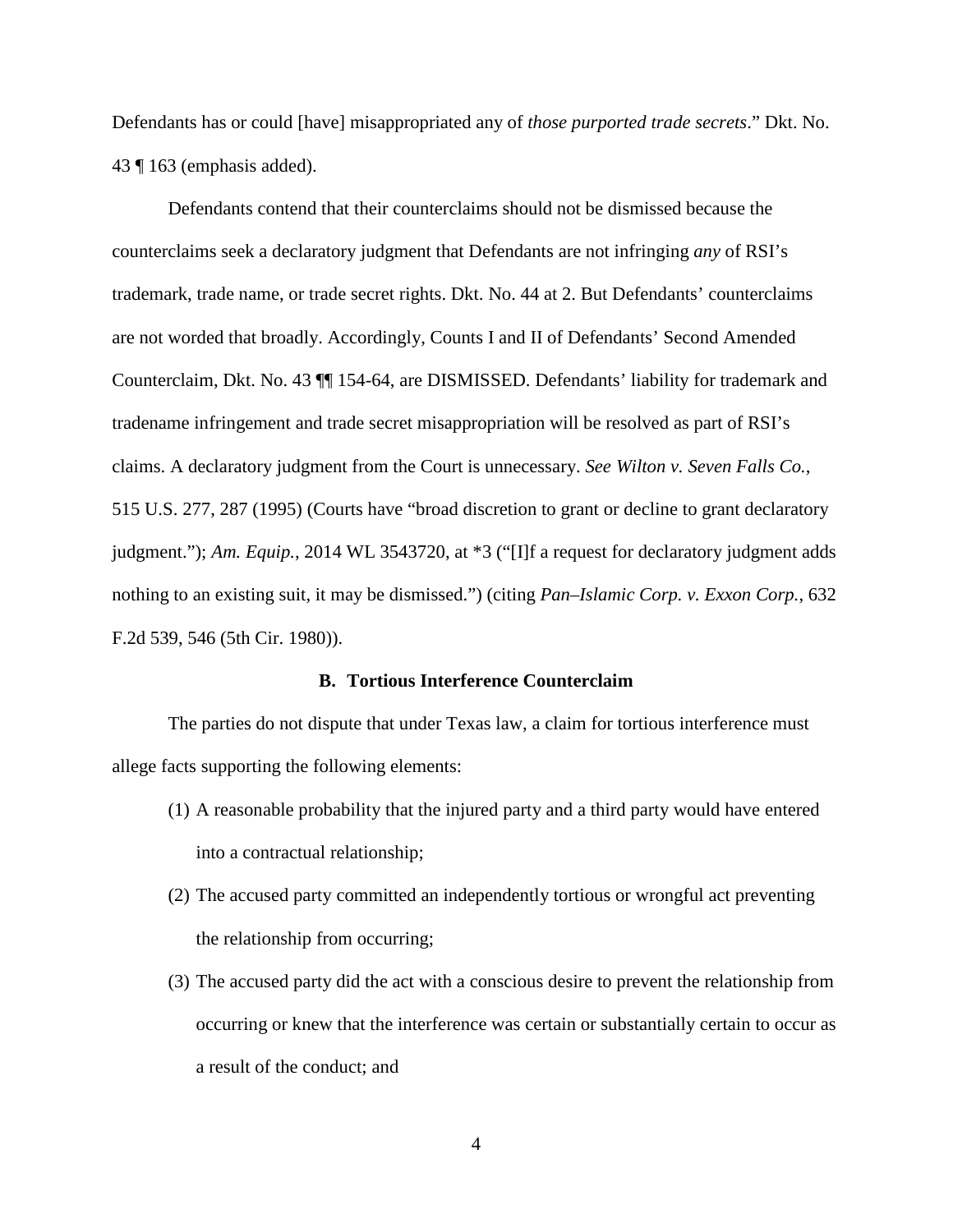(4) The injured party incurred actual harm or damage as a result of the interference. *Dunlap v. Denison Indep. Sch. Dist*., No. 4:09CV234, 2010 WL 1189561, at \*5 (E.D. Tex. Mar. 25, 2010).

RSI contends that Defendants have not alleged facts sufficient to support the first two elements of a tortious interference claim. First, RSI argues that Defendants have not alleged facts supporting "any particular prospective business relationships with which to interfere." Dkt. No. 47 at 4. Second, RSI contends that Defendants have not alleged any independently tortious or wrongful act. *Id.* at 6-8. The Court disagrees on both points.

Defendants allege that RSI "has resorted to contacting companies in the rail-scale industry to threaten that any company that does business with BRC faces the risk of some sort of legal liability and involvement with the current litigation." Dkt. No. 43 ¶ 166. The counterclaim describes one such instance of alleged tortuous interference, *see id.* ¶ 167, and states that "thirdparty discovery will reveal numerous other instances," *id.* ¶ 168.

With respect to the first element of a tortious interference claim, Defendants allege that before RSI filed its complaint, BRC had been approached by a potential customer who requested a quote from BRC. BRC and the potential customer were in the process of scheduling a test certification when the potential customer informed BRC that it was no longer interested in the contract. BRC alleges that it later learned that RSI's Director of Scale Certification Services, Keith Pearce, had called the potential customer to warn the customer that a contract with BRC "would . . . result in [the customer] being liable to RSI as a part of RSI's suit against BRC." *Id.* ¶ 167.

Viewing these allegations in a light most favorable to the Defendants, the counterclaim establishes a reasonable probability of a contractual relationship. Under Texas law, a tortious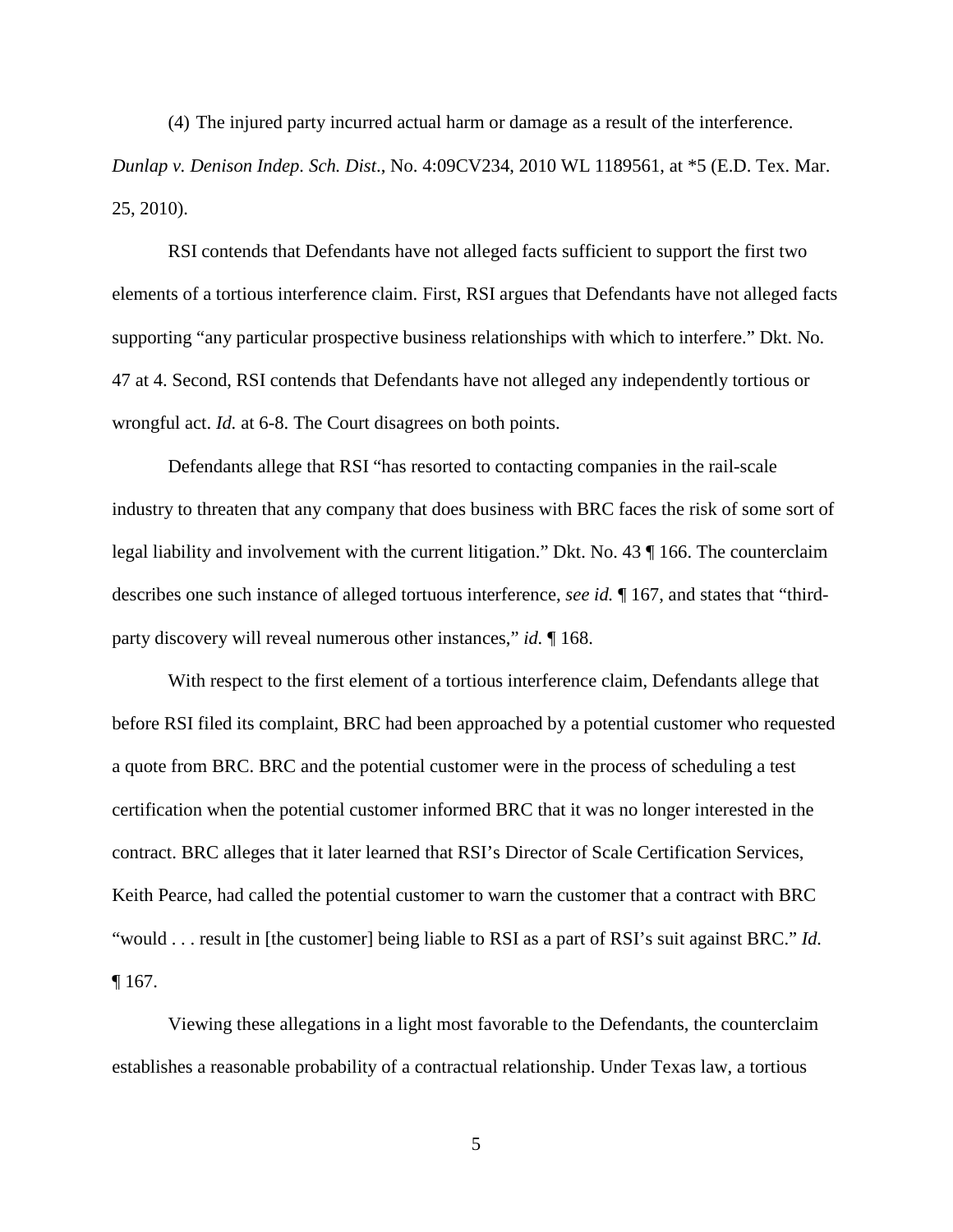interference claimant does not have to prove that a contract "would have certainly been made but for the interference," but only that entering into a contract was "reasonably probable, considering all of the facts and circumstances attendant to the transaction." *Paul v. Fedex Ground Package Sys., Inc.*, No. CIV.A.H-10-258, 2010 WL 2269926, at \*3 (S.D. Tex. June 4, 2010). Given the potential customer's request for a quote and BRC's efforts to schedule a test certification, BRC has alleged a reasonable probability that the potential customer and BRC would have entered into a contract.

With respect to the second element, RSI contends that a phone call to a competitor's potential customer threatening litigation is not an independently tortious act because "[e]nforcement of a party's legal rights are not wrongful acts giving rise to a tortious interference claim." Dkt. No. 47 at 6 (citing *Millionway Int'l, Inc. v. Black Rapid, Inc.*, No. CIV.A. H-13- 1780, 2013 WL 6230366, at \*4 (S.D. Tex. Dec. 2, 2013), aff'd, 585 F. App'x 1011 (Fed. Cir. 2014)). But RSI misunderstands the import of *Millionway*. *Millionway* dealt with a tortious interference claim arising from a patent holder's alleged intimidation of an accused party's suppliers, distributors, and customers, based on the accused party's patent infringement. *Millionway*, 2013 WL 6230366, at \*4. The court dismissed the tortious interference claim because the suppliers, distributors, and customers, like the accused party, were equally exposed to patent infringement liability. *Id.* Thus, the patent holder was merely informing the third-parties of their potential liability, which is not an independently tortious act.

Defendants' tortious interference counterclaim is based on different circumstances. Defendants allege that RSI informed BRC's potential customers that a contract with BRC would make them liable to RSI. But RSI's claims are different than patent infringement claims in which the liability of a manufacturer, customer, distributor, or supplier may be indistinguishable. By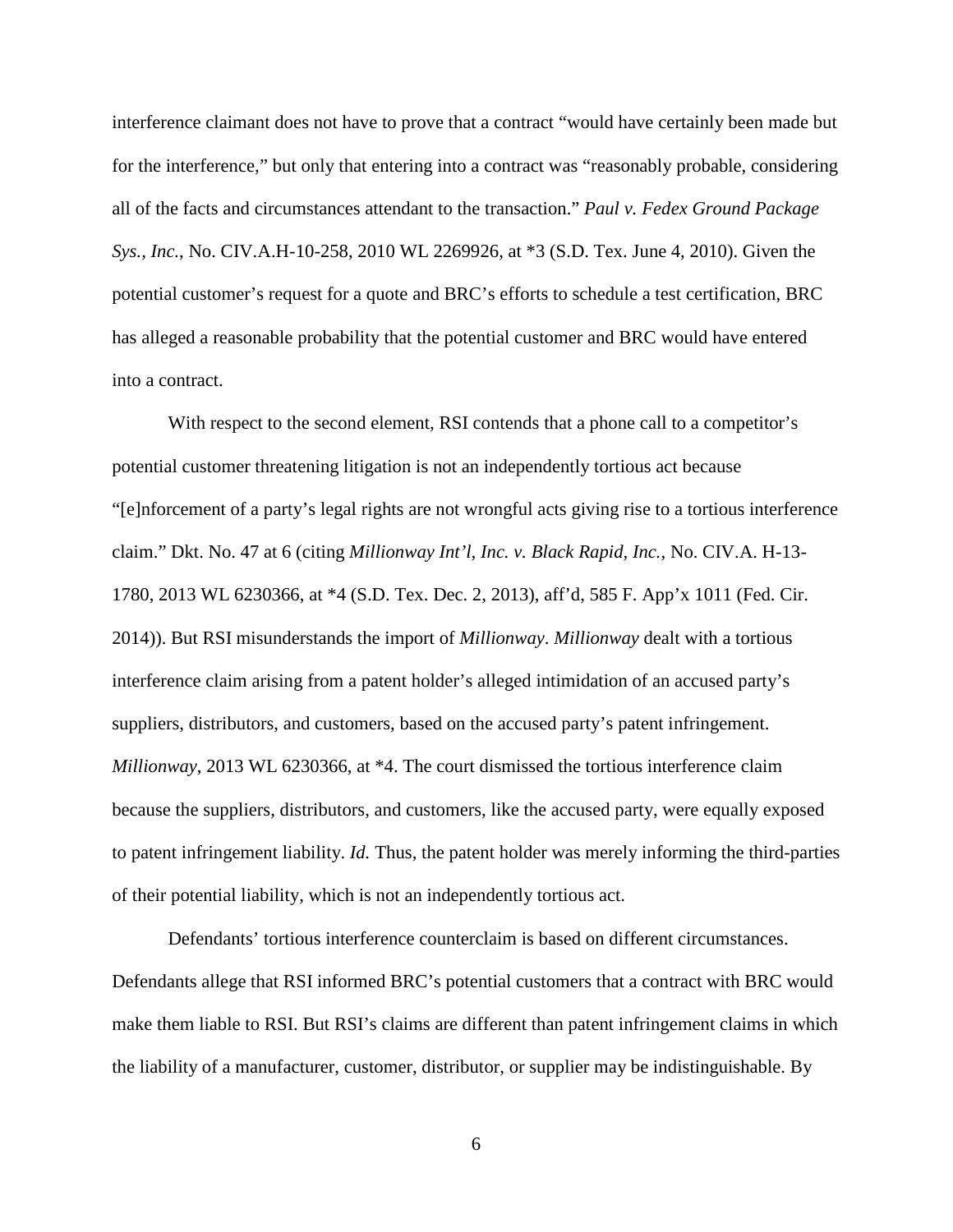contrast, RSI characterizes its claims as being based on unfair competition. *See* Dkt. No. 11 (Amended Complaint) ("This is an unfair competition case."). It is not clear how a customer seeking certification of its rail scale could possibly be liable to RSI for unfair competition. *See, e.g.*,15 U.S.C. §§ 1114, 1125. Based on the allegations in Defendants' counterclaim, it is plausible that RSI deliberately misled BRC's potential customers into thinking otherwise in an effort to interfere with BRC's business.

RSI's second argument regarding Defendants' failure to allege facts to support an independently tortious act is equally unconvincing. RSI argues that Defendants have failed to plead RSI's fraudulent misrepresentation to BRC's potential customers with particularity. Dkt. No. 47 at 7-8. To the contrary, Defendants' counterclaim alleges that RSI's Director called a specific customer in February 2016 and told the customer that a contract with BRC would result in liability to RSI, despite having no basis for such a conclusion. *See* Dkt. No. 48 at 4-5; Dkt. No. 43 ¶ 167. These allegations are sufficient to support the second element of a tortious interference claim. *See, e.g.*, *Williams v. Bell Helicopter Textron, Inc.*, 417 F.3d 450, 453 (5th Cir. 2005) ("Rule 9(b) requires that plaintiffs plead enough facts to illustrate the 'who, what, when, where, and how' of the alleged fraud.") (internal quotation and citation omitted). Defendants' allegations in Count III therefore adequately state a claim for tortious interference.

# **C. Business Disparagement Counterclaim**

The parties do not dispute the five general elements of a claim for business disparagement under Texas law: "(1) publication by the defendant of the disparaging words, (2) falsity, (3) malice, (4) lack of privilege, and (5) special damages." *Teel v. Deloitte & Touche LLP*, No. 3:15-CV-2593-G, 2015 WL 9478187, at \*3 (N.D. Tex. Dec. 29, 2015).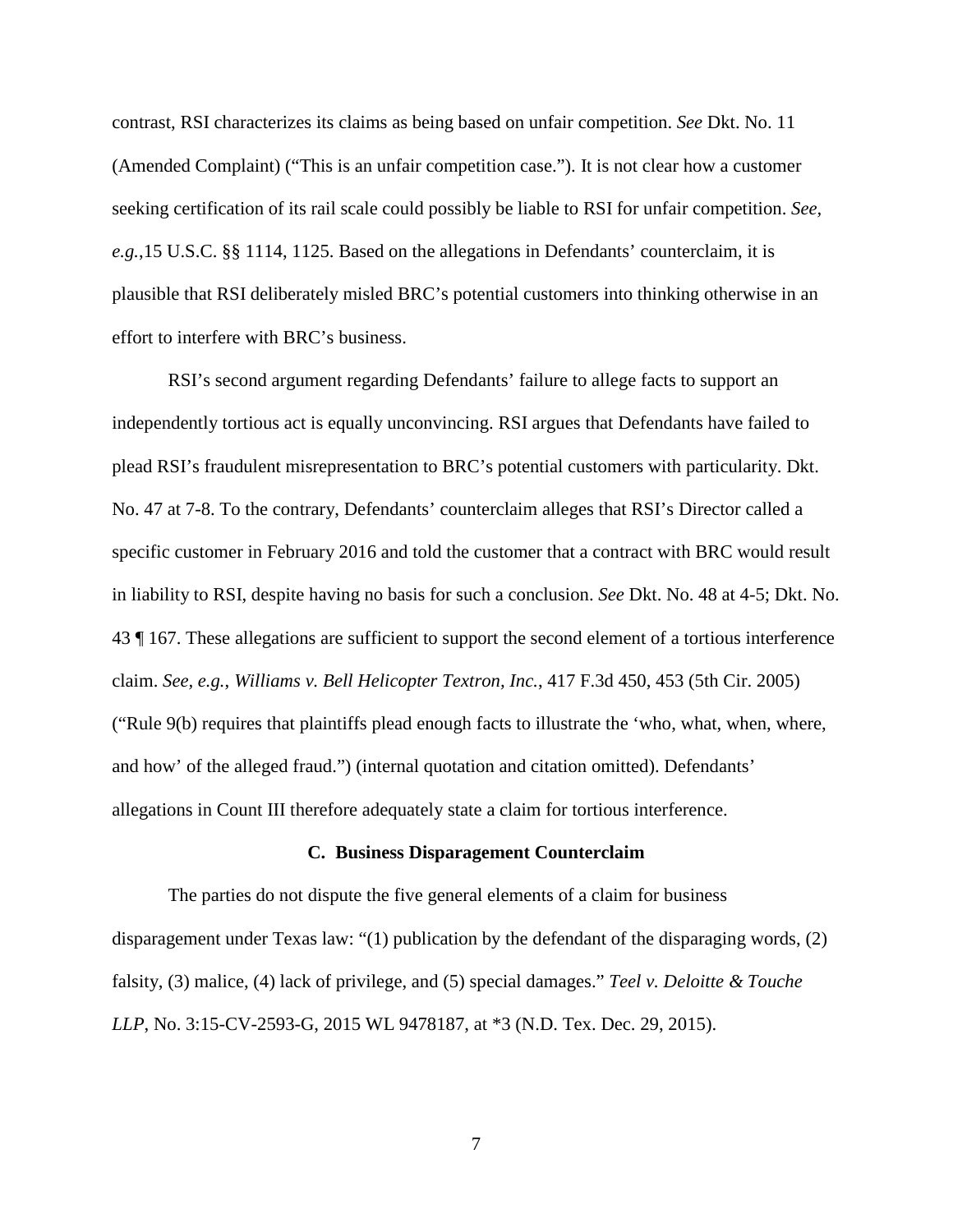RSI argues that Defendants have not alleged "any disparaging statements against their economic interests." Dkt. No. 47 at 9. This is not true. Defendants allege facts about a specific phone call by an RSI Director telling a potential BRC customer that if it contracted with BRC, it would be liable to RSI for unfair competition. Dkt. No. 43 ¶¶ 167, 173-77. RSI assumes that the disparaging statement must be *about* the injured party's economic interest. *See* Dkt. No. 47 at 10 ("this type of statement has nothing to do with Defendants' economic or business interests"). This assumption is simply incorrect and warrants no further discussion. *See Teel*, 2015 WL 9478187, at \* 4 ("[T]he action for business disparagement protects the economic interests of the injured party against pecuniary loss.").

RSI also argues that Defendants have not alleged that any disparaging statements are false. Dkt. No. 47 at 10-11. Again, not true. Defendants' counterclaim alleges that "RSI has made *false* and disparaging statements . . . including statements that doing business with BRC would subject third parties to legal liability relating to RSI's purported trademark, trade dress rights, and trade secrets." Dkt. No. 43 ¶ 174 (emphasis added). RSI insists that BRC could not prove that RSI's statements were false because there is an "an undecided legal issue" as to whether BRC's customers could be liable to RSI for unfair competition by doing business with BRC. Based on the parties' submissions, however, there is no basis to conclude that a rail scale customer could be liable to RSI for unfair competition. At least in this context, a customer seeking rail scale certification services does not compete with a company providing those services, nor would the customer's typical contractual relationship give rise to a trademark, tradename, or trade secret claim. Accordingly, Defendants' counterclaim plausibly alleges that RSI's statements were false.